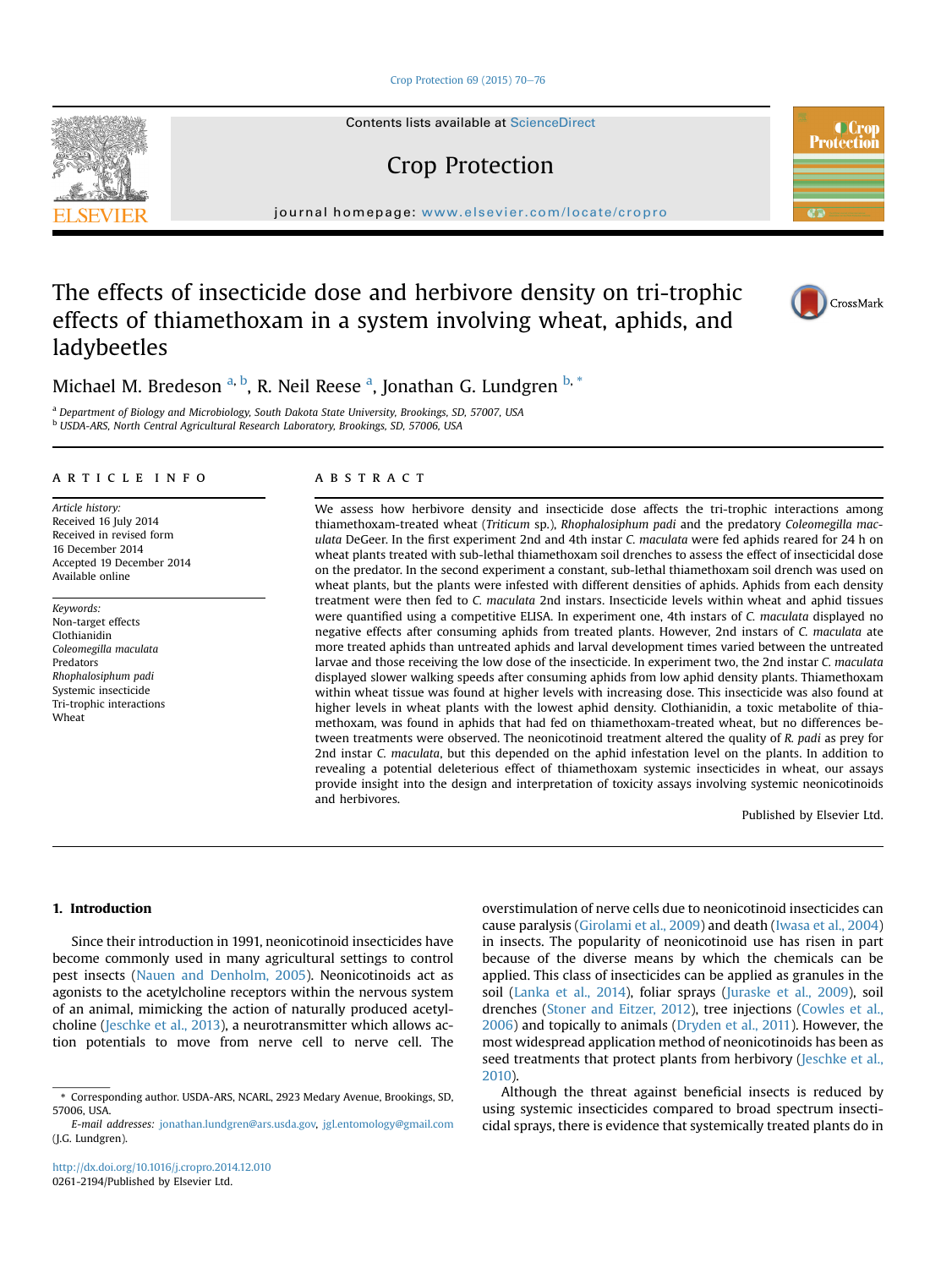fact harm beneficial insects through a number of pathways ([Lundgren, 2009\)](#page-6-0). For example, [Moser and Obrycki \(2009\)](#page-6-0) exposed Asian ladybeetle (Harmonia axyridis Pallas (Coleoptera: Coccinellidae)) larvae to corn seedlings grown from seed treated with neonicotinoids. The ladybeetle larvae expressed neurotoxic symptoms such as trembling, paralysis and loss of coordination in 72% of cases, presumably the result of the observed and quantified facultative herbivory ([Moser and Obrycki, 2009\)](#page-6-0). In another toxicology study, [Rogers et al. \(2007\)](#page-6-0) confined Chrysoperla carnea (Neuroptera: Chrysopidae) adults to the flowers of neonicotinoid treated Fagopyrum esculentum and Asclepias curassavica where they consumed the nectar. Survival of C. carnea was significantly reduced in the insecticide treatment after 10 d compared to an untreated control group; the authors concluded that survival was diminished due to the ingestion of nectar containing neonicotinoid insecticide [\(Rogers et al., 2007\)](#page-6-0).

Besides direct mortality of beneficial insects resulting from the use of systemic neonicotinoids, sub-lethal concentrations of insecticide within plants can act as one of a suite of stressors that result in diminished fitness of non-target species. Consequences of ingesting sub-lethal concentrations of insecticides can include reduced fecundity ([Shi et al., 2011](#page-6-0)), lowered mobility [\(Scholer and](#page-6-0) [Krischik, 2014\)](#page-6-0), loss of orientation abilities ([Fischer et al., 2014\)](#page-5-0), limited overwintering survivability [\(Grewal et al., 2001\)](#page-5-0) and reduced foraging capacity ([Schneider et al., 2012\)](#page-6-0). The sub-lethal effects of neonicotinoids can potentially reduce the efficiency of predator and parasitoid communities, threatening biotic resistance to pest proliferation ([Seagraves and Lundgren, 2012\)](#page-6-0).

Predation on crop pests by predators and parasitoids provides not only environmental benefits, but also has tangible economic value to land owners, and is an important component of Integrated Pest Management (IPM) [\(Zhang and Swinton, 2009\)](#page-6-0). Plant incorporated systemic insecticides may affect non-target predators through various trophic pathways, primarily considered bi-trophic ([Lundgren, 2009\)](#page-6-0), or tri-trophic (prey-mediated) effects [\(Birch](#page-5-0) [et al., 1999](#page-5-0)). Beneficial insects are exposed to systemic insecticides through omnivory on non-prey foods such as vegetative plant tissue [\(Moser and Obrycki, 2009\)](#page-6-0), pollen ([Cresswell, 2011;](#page-5-0) [Dively and Kamel, 2012\)](#page-5-0), guttation fluid [\(Girolami et al., 2009\)](#page-5-0), floral [\(Krischik et al., 2007\)](#page-6-0) or extra-floral nectar ([Stapel et al.,](#page-6-0) [2000](#page-6-0)). Predators can also be adversely affected by an insecticide if their herbivorous prey contains the toxin or the quality of the prey is lessened by ingesting insecticide-containing plant tissues ([Dutton et al., 2002](#page-5-0)). Documenting the trophic relationships between systemically treated-plants, pests and beneficial insects is important for understanding the compatibility of systemic insecticides within IPM systems.

Wheat is a crop of significant importance worldwide; 18.5 million ha of wheat was harvested in the United States in 2013 alone [\(NASS, 2014](#page-6-0)). Rhopalosiphum padi (L.) (bird cherry-oat aphid, Hemiptera: Aphididae) is a common pest of wheat in the U.S. and worldwide, causing significant damage resulting from feeding and transmitting viruses (Jiménez-Martínez et al., 2004). Neonicotinoid seed treatments are highly water soluble (Maienfi[sch et al., 2001\)](#page-6-0) and are readily transported through both xylem and phloem, making this class of insecticides and method of application well adapted for the control of phloem feeding insects, like aphids ([Magalhaes et al., 2009](#page-6-0)), in a variety of crops including wheat ([Gray](#page-5-0) [et al., 1996](#page-5-0)).

Members of the Coccinellidae family have historically been used frequently and effectively as a useful tool in biological control programs to limit pest arthropod herbivory ([Biddinger et al., 2009;](#page-5-0) [Weber and Lundgren, 2009](#page-5-0)), especially from aphids [\(Obrycki et al.,](#page-6-0) [2009\)](#page-6-0). One species of Coccinellidae, Coleomegilla maculata DeGeer (Coleoptera: Coccinellidae), is a predator of R. padi in wheat [\(Elliott](#page-5-0) [et al., 1999](#page-5-0)) and in other crops including corn ([Lundgren and](#page-6-0) [Wiedenmann, 2005\)](#page-6-0), thus C. maculata could potentially be affected tri-trophically by aphids feeding on systemically treated wheat. Sublethal levels of neonicotinoid insecticides can be found in crops either as the seed treatment dissipates over the season ([McCornack and Ragsdale, 2006; Seagraves and Lundgren, 2012\)](#page-6-0), or through uptake of residual insecticides found in the soil from previous insecticide applications. Here we examine the tri-trophic interactions among wheat plants containing sublethal doses of thiamethoxam, aphids, and the predatory C. maculata. Specifically, we examined how insecticide dose in the wheat plants and aphid densities on the wheat plants interact to affect C. maculata larvae.

#### 2. Methods

#### 2.1. Wheat, ladybeetle and aphid bioassays

#### 2.1.1. Insects and plants

A C. maculata DeGeer colony was established from individuals collected from a corn field near Brookings, SD, USA (44.3114° N,  $96.7981°$  W), and was raised for three generations (approximately 15 mo) in the laboratory. The colony was maintained on a semiartificial diet (Lundgren's Super C. mac Diet, [\(Lundgren et al.,](#page-6-0)  $2011$ )) and honey. The beetles were raised at 26.5 °C with 16:8 h (L:D; light: dark) photoperiod. The R. padi colony was established from individuals collected in Hays, Kansas. Aphids were reared on barley plants (Hordeum vulgare L. var. Robust, Poales: Poaceae) at 19 °C and 16:8 h L:D. Wheat (Triticum aestivum L., Poales: Poaceae) was produced individually in planting cones (Ray Leach Conetainer cells, SC10 Super, Tangent, OR, USA, 97389) filled with potting soil mix (Miracle-Gro® MicroMax®, Marysville, OH. 43041). Each plant was given 20 mL of water daily and grown in a greenhouse set at 24 °C and 16:8 L:D (Greenhouse lights:  $GE^{\otimes}$  Lucalox LU1000, and GE® MVR1000/U, General Electric Company®, Fairfield, Ct, USA, 06828).

# 2.1.2. Experiment 1. Effect of insecticide-fed aphids on 2nd and 4th instar C. maculata fitness

The tri-trophic effects of systemic insecticides on predators were evaluated in separate assays involving 2nd and 4th instar C. maculata. For each assay, C. maculata larvae were fed one of three treatments; 1) aphids reared on plants treated with a highsublethal dose of insecticide (2.5 mg/L thiamethoxam in water), 2) aphids reared on plants treated with a low-sublethal dose of insecticide (1.5 mg/L thiamethoxam in water), and 3) aphids reared on untreated plants (water only). These doses of thiamethoxam (Thiamethoxam PESTANAL<sup>®</sup>, Sigma-Aldrich<sup>®</sup>, Product number: 37924, St. Louis, MO, USA, 63103) were determined to be sublethal using the methods described in [Daniels et al. \(2009\)](#page-5-0).

To establish these treatments, 300 wheat plants were grown to the two-leaf stage (about 10 d). At this point, each individual plant  $(n = 100$  plants per treatment) received a 10 mL soil drench of an experimental solution at the base of the plant. The soil surface was then covered with 1 cm deep white sand (Industrial Quartz, Granusil® Lilica Fillers, Le Sueur, MN. 56058). Four hours after the soil drench, R. padi were placed at the base of each of the plants, and were exposed to the treatments for 24 h (19 $\degree$ C, 16:8 L:D).

After 24 h, living R. padi of all life stages were removed from the plants and fed to the C. maculata larvae; 25 aphids were fed to each 2nd instar and 50 to each 4th instar ( $n = 15$  larvae per treatment). In addition to the aphids, each larva was given a water-saturated cotton wick, and larvae were kept at  $26.5$  °C with a 16:8 L:D photoperiod. After 24 h, the number of aphids remaining in each cup was counted. Fitness assessments of the larvae are described below.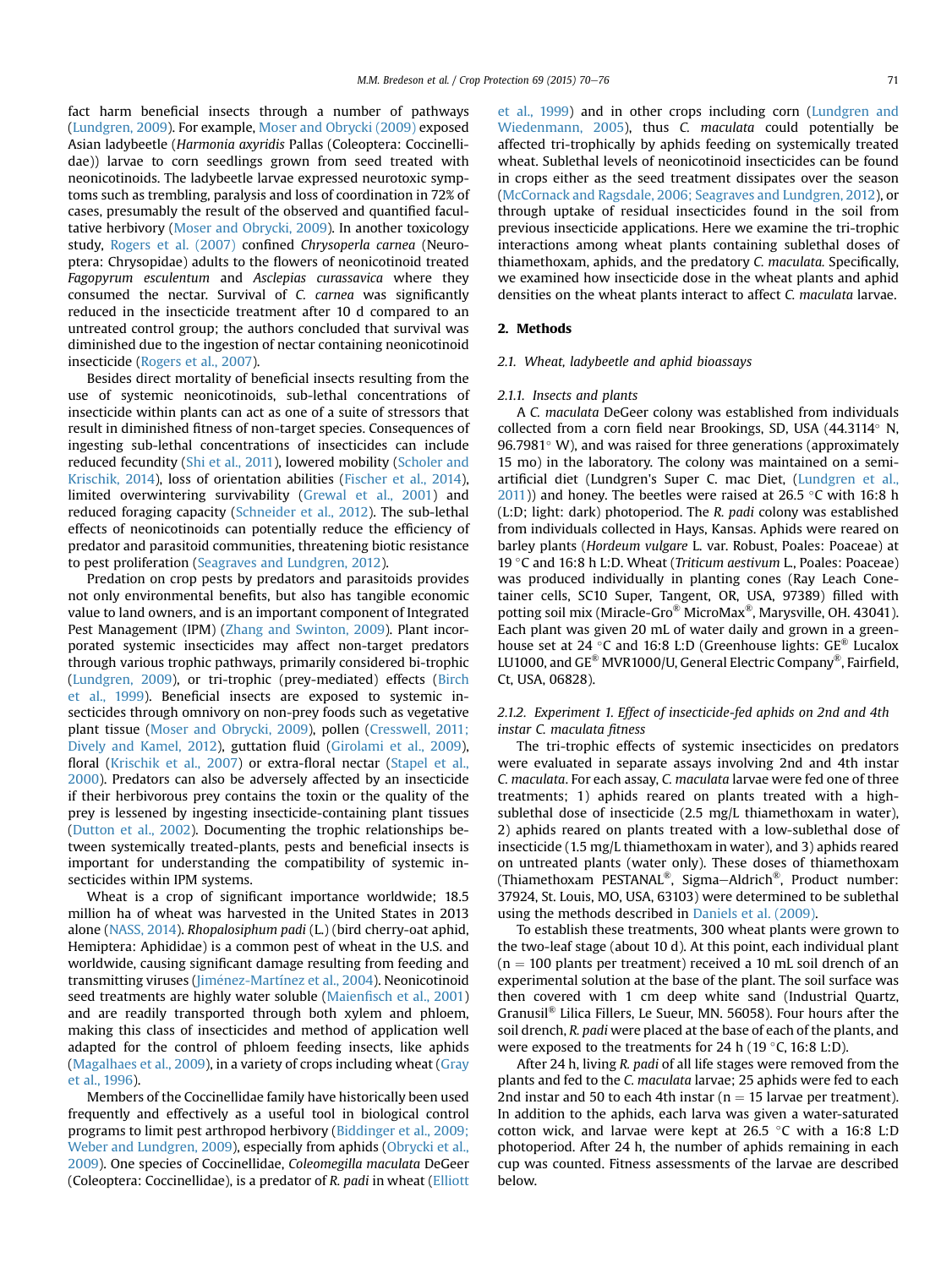## 2.1.3. Experiment 2. The effects of aphid population size on their toxicity to 2nd instar C. maculata

Information from experiment 1 suggested that aphid densities were affecting the toxicity of the plants. This prompted us to conduct an assay exploring how increasing aphid densities affected the toxicity of thiamethoxam to aphids and lady beetles (via aphid prey). Five treatments were established that differed in aphid population size on wheat plants treated with a single dose of thiamethoxam. Plants ( $n = 210$  plants) were raised in the greenhouse as above. Two-leaf stage plants ( $n = 185$ ) received 10 mL of 1.5 mg/L aqueous thiamethoxam solution as a soil drench. The remaining 25 plants received only water. The soil surface was then coated with white quartz sand (1 cm deep). Barring the differences in aphid densities, the experimental protocols outline above was identical to those in this experiment. Treatments varied in the number of aphids per plant: 5, 10, 20 or 50 aphids were placed on the thiamethoxam-treated plants and 20 aphids were placed on the untreated control plants. Plants with aphids on them were placed in individual 0.7 L cups (Solo®, Urbana, IL, 61801). A hole in the bottom of the cup was arranged so that the lip of the Cone-tainer® was flush with the bottom of the cup, and mesh cloth covered the top of the cup to allow airflow but prevent aphid escape. These arenas were kept at 25 °C, 16:8 h L:D, and 50% relative humidity for 24 h. After this period, aphids from multiple plants within a designated treatment were combined prior to being fed to the C. maculata larvae. Five aphids from each of 10 plants of each treatment were saved in individual 0.5 mL microcentrifuge tubes and frozen at  $-20$  °C for later insecticide quantification. Second instars of C. maculata ( $n = 15$  per treatment) were placed individually into rearing cups (30 mL WNA Commet™, Chelmsford, MA, USA, 01824). Each cup was then provided with 25 aphids of the designated treatment, along with a water saturated cotton wick. Cups with larvae were kept for 24 h in a growth chamber (16:8 h L:D; 26.5  $\degree$ C).

#### 2.1.4. C. maculata fitness assessments

Following the experiments, a number of tests were performed on each larva to evaluate the effects of insecticide-fed aphids on C. maculata fitness. Larval walking speeds were measured by placing the larva on the center of a white sheet of paper, measuring the distance traveled by the larva per unit time (cm/s). The larva's path was traced using a wax crayon; this path was then measured using string and a ruler ([Lundgren and Wiedenmann, 2002; Smith](#page-6-0) [and Krischik, 1999\)](#page-6-0). Each insect was measured three times. After mobility was measured, the larvae were given new rearing cups with a water wick and excess Lundgren's Super C. mac Diet; food and water were checked daily until pupation. The durations of each larval stadium and the remaining larval stages were recorded for each individual. Pupae were weighed to the nearest 0.1 mg, and eclosed adults were frozen upon emergence. Adult dry weight (beetles dried to a stable weight at room temperature) and beetle sex were recorded. The entire assays were repeated twice for 2nd instars and 4th instars.

## 2.2. Quantification of neonicotinoids in plants and insects

#### 2.2.1. Extraction from wheat tissue

Methods for extraction of insecticide from wheat tissue were altered slightly from [Lanka et al. \(2013\)](#page-6-0). Wheat leaf tissue (0.1 g) was combined with 1 mL methanol and homogenized with a pestle. The homogenate was shaken for 1 h on an orbital shaker. The samples were then centrifuged at 10,000 g for 5 min. The supernatant was dried completely at 35  $\degree$ C under a stream of nitrogen gas. Dried samples were reconstituted in 600 µl laboratory grade pure water containing 0.05% Triton™ X-100 (Triton™ X-100, Sigma-Aldrich<sup>®</sup>, Product code: 1001694711, St. Louis, MO, USA, 63103).

### 2.2.2. Extraction from aphid tissue

Five aphids from a given treatment were homogenized in 55  $\mu$ l methanol in a 1.5 mL microcentrifuge tube using a plastic pestle. Homogenate was agitated for 1 h on an orbital shaker. The homogenate was then centrifuged for 5 min at 10,000 g. The resulting supernatant was completely dried at  $35^{\circ}$ C under a stream of nitrogen. The dried aphid residue was re-suspended in water containing 0.05% Triton™ X-100 (Triton™ X-100, Sigma-Aldrich<sup>®</sup>, Product code: 1001694711, St. Louis, MO, USA, 63103). Hereafter this mixture will be referred to as 100% aphid extract.

#### 2.2.3. Thiamethoxam ELISA procedure

Methods of [Byrne et al. \(2005\)](#page-5-0) were optimized to quantify thiamethoxam in wheat tissue samples. The ELISA kit (Thiamethoxam HS plate kit, lot no. 13014E; Beacon Analytical Systems Inc., Saco, ME) had a detection range of  $0.05-2.0$  ppb, no matrix effects on assay results were detected in wheat (using methods from [Byrne et al., 2005\)](#page-5-0), and matrix effects were controlled for in the aphid assays. All ELISAs were conducted on 10% wheat extracts (diluted in E-pure filtered water to eliminate matrix effects) and 100% aphid extracts. Two standard curves were created: one for wheat and the other for the aphid matrices. The wheat standard curve was made using 10% extract (in water) of and un-treated wheat plant that was "spiked" with one of eight thiamethoxam dilutions: 0, 0.1, 0.2, 0.5, 1.0, 2.0, 4.0 and 8.0 ppb. The aphid standard curve (100% aphid solution) was run on untreated aphids that were spiked with 0, 0.03, 0.06, 0.13, 0.25, 0.5, 1.0, and 2.0 ppb thiamethoxam. Three replicates of each standard curve were generated. ELISAs were conducted following manufacturer's instructions, and the optical densities of all the thiamethoxam dilutions were measured at 450 nm using a spectrophotometer (BIO-TEK<sup>®</sup> µQuant; Winooski, VT, 05404). Optical densities from each wheat and aphid sample (along with the tissue-specific standard curve) were then used to calculate the quantity of thiamethoxam per g of wheat and per aphid. Assays were conducted on eight independent wheat samples per treatment from both experiments, on eight independent aphid samples per treatment from experiment 1, and on four independent aphid samples per treatment from experiment 2 (due to sample limitations and the unanticipated requirement of using the clothianidin test for aphid tissues).

## 2.2.4. Clothianidin ELISA procedures

Thiamethoxam is converted to the metabolite clothianidin within insect tissues ([Nauen et al., 2003](#page-6-0)). For this reason, aphids from experiment 2 were analyzed for clothianidin using a commercially available, competitive ELISA kit (Imidacloprid ELISA, Microtiter Plate, Product No. 500800, Abraxis LLC®, 54 Steamwhistle Drive, Warminster, PA, USA, 18974). This imidacloprid kit has a high cross-reactivity to clothianidin making it a useful tool for quantifying this chemical in the absence of imidacloprid. Methods presented for the sample preparation, standard curve creation, and quantification of toxin per aphid are identical for those described in the thiamethoxam kit above.

#### 2.3. Data analysis

The effects of insecticide dose on larval development time, walking speed, and size were compared among the three treatments using independent 2-way ANOVAs. Separate analyses were conducted on 2nd and 4th instars, and experimental block and treatments were included as effects in the analyses. Similarly, the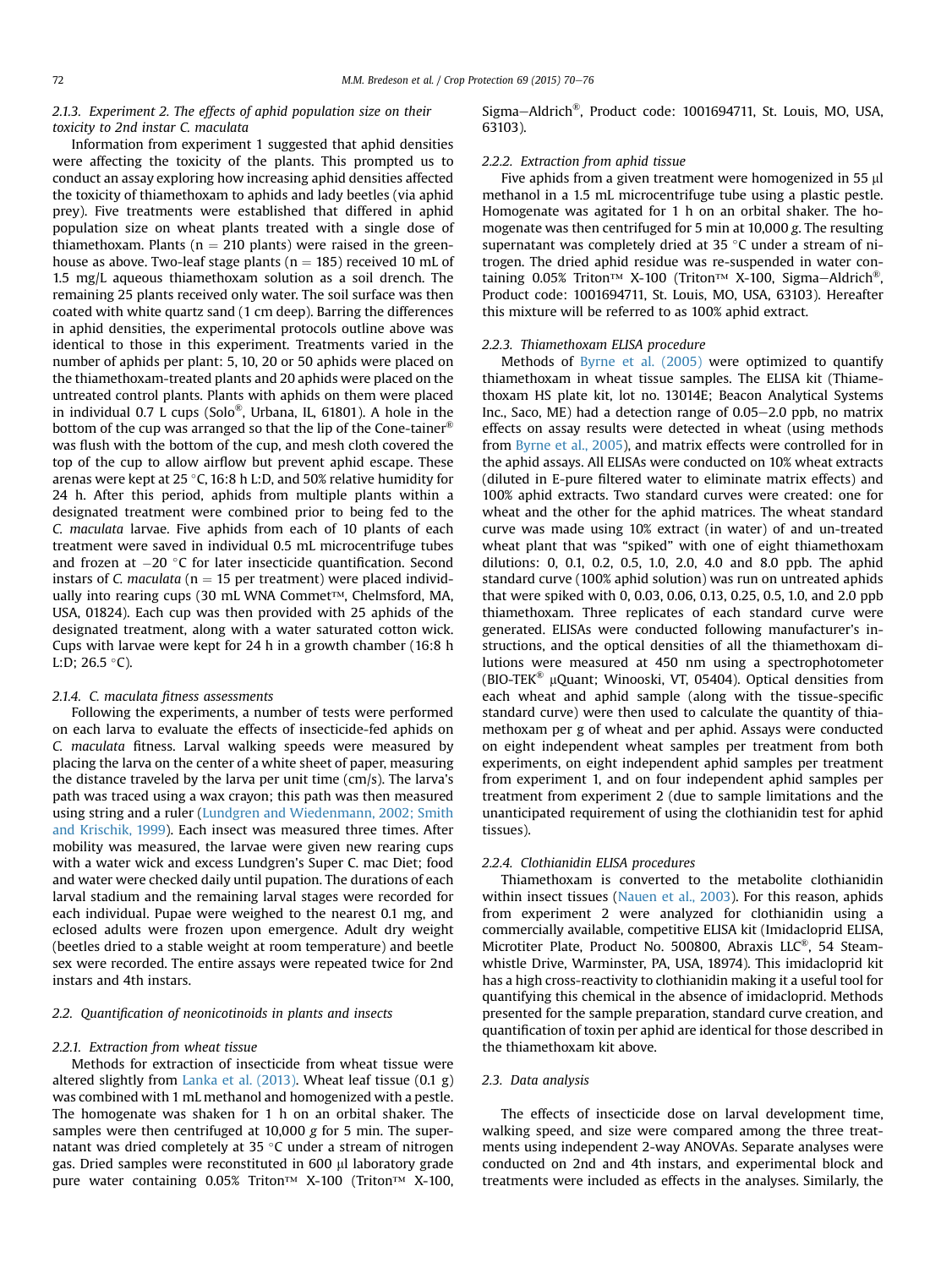<span id="page-3-0"></span>effects of aphid density on the development, walking speed, and size of 2nd instars were compared among the five treatments using independent ANOVA (no effect of treatment block was revealed). The quantities of thiamethoxam in wheat, and clothianidin and thiamethoxam in aphids were compared among the aphid density treatments and the insecticide dose treatments using independent ANOVAs. For graphical representation, if a control treatment was calculated to have a negative quantity of insecticide the figure was adjusted so the control represents zero insecticide.

## 3. Results

# 3.1. Effect of thiamethoxam dose and aphid density on toxin levels in plant and prey

The concentration of thiamethoxam in the soil drenches were positively correlated with the thiamethoxam concentration found in wheat tissue (Fig. 1A). The level of aphid infestation on wheat plants significantly ( $P = 0.03$ ) affected how much thiamethoxam was detected within wheat tissue (Fig. 1B). In particular, wheat that had five aphids per plant had significantly more thiamethoxam than treatments that had greater aphid infestations. Thiamethoxam





Effects of Aphid Densities on Thiamethoxam in Wheat

Fig. 1. Thiamethoxam levels in wheat A) using different concentrations of soil drench (10 mL of 1.5 mg/mL and 2.5 mg/mL for low-sublethal and high-sublethal doses, respectively), and B) when a single concentration (10 mL of 1.5 mg/mL) of soil drench was applied, but different aphid densities were placed on the plants.

was undetectable in aphids, but clothianidin was found in aphids feeding on treated plants. There was not an effect of aphid density on the dose of clothianidin found per aphid (pooled across treatments, 0.00058  $\pm$  0.0037 ng clothianidin/aphid, F<sub>4, 14</sub> = 2.67,  $P = 0.08$ ).

## 3.2. Effect of thiamethoxam dose on aphid toxicity/quality for 2nd instar lady beetles

There was a significant effect of dietary treatment on the fitness parameters displayed by 2nd instar C. maculata, although there were substantial differences in our results between the two experimental blocks [\(Table 1](#page-4-0)). The significant treatment effects in larval duration were almost entirely driven by differences in the duration of the 2nd stadium (diet:  $F_{2, 78} = 5.50$ ,  $P = 0.01$ ; block:  $F_{1, 0}$  $78 = 4.14$ ,  $P = 0.05$ ; interaction:  $F_{2, 78} = 8.00$ ,  $P = 0.001$ ). Specifically, 2nd stadium duration was significantly reduced in the lowsublethal dose treatment compared to the no-insecticide treatment; the high-sublethal dose was statistically indistinguishable from the other two treatments [\(Table 1\)](#page-4-0). Only two of the C. maculata died when fed untreated aphids; the low-sublethal dose treatment had five deaths, high-sublethal dose had four deaths and unfed treatment (unfed for the 24 h aphid exposure) had five deaths from the time of aphid consumption until pupation.

# 3.3. Effect of aphid density on thiamethoxam toxicity to 2nd instar lady beetles

Experiment 1 was separated into two blocks because of resource limitations; although every effort was made to keep the methods in these blocks identical, one major (and unintentional) difference between the two experimental blocks was the number of aphids that were infested onto the wheat plants. This block effect caused a major discrepancy in the results; the first block with less crowded aphids had a much stronger negative treatment effect of the aphids on C. maculata 2nd instars. This prompted the authors to perform experiment 2 to analyze whether or not the density of aphids on treated wheat plants altered the aphid's quality as prey for the 2nd instar C. maculata.

C. maculata larval fitness improved when they were fed aphids that were crowded on wheat plants containing a standard dose of insecticide. There were no significant effects of aphid crowding on aphid consumption ( $F_{4, 70} = 0.47$ ,  $P = 0.76$ ), on the duration of the 2nd stadium ( $F_{4, 64} = 1.13$ ,  $P = 0.35$ ), on larval and pupal combined duration (F<sub>4, 59</sub> = 2.25, P = 0.07) or on pupal weight (F<sub>4, 60</sub> = 1.81,  $P = 0.14$ ). However, C. maculata 2nd instars walked faster when larvae consumed aphids that were more crowded on the insecticide-treated plants ( $F_{4, 67} = 3.16$ ,  $P = 0.02$ ) ([Fig. 2\)](#page-4-0). Specifically, the larvae fed aphids from the treatment with five aphids per plant had significantly slower walking speeds than those larvae from the control, 10, 20 and 50 aphids per plant treatments ([Fig. 2\)](#page-4-0).

# 3.4. Effect of thiamethoxam dose on aphid toxicity/quality for 4th instar lady beetles

All of the 4th instar lady beetles consumed the 50 aphids given to them over the 24 h period. There was no effects of dietary treatment on 4th instar response variables measured here [\(Table 2\)](#page-5-0). There was an effect of experimental block on the combined duration of the 4th stadium and pupal stage (the first block developed faster than the second, block:  $F_{1, 76} = 19.63$ ,  $P < 0.001$ ), but no interaction between block and dietary treatment was observed in 4th instar beetles as was in 2nd instars ([Table 2\)](#page-5-0).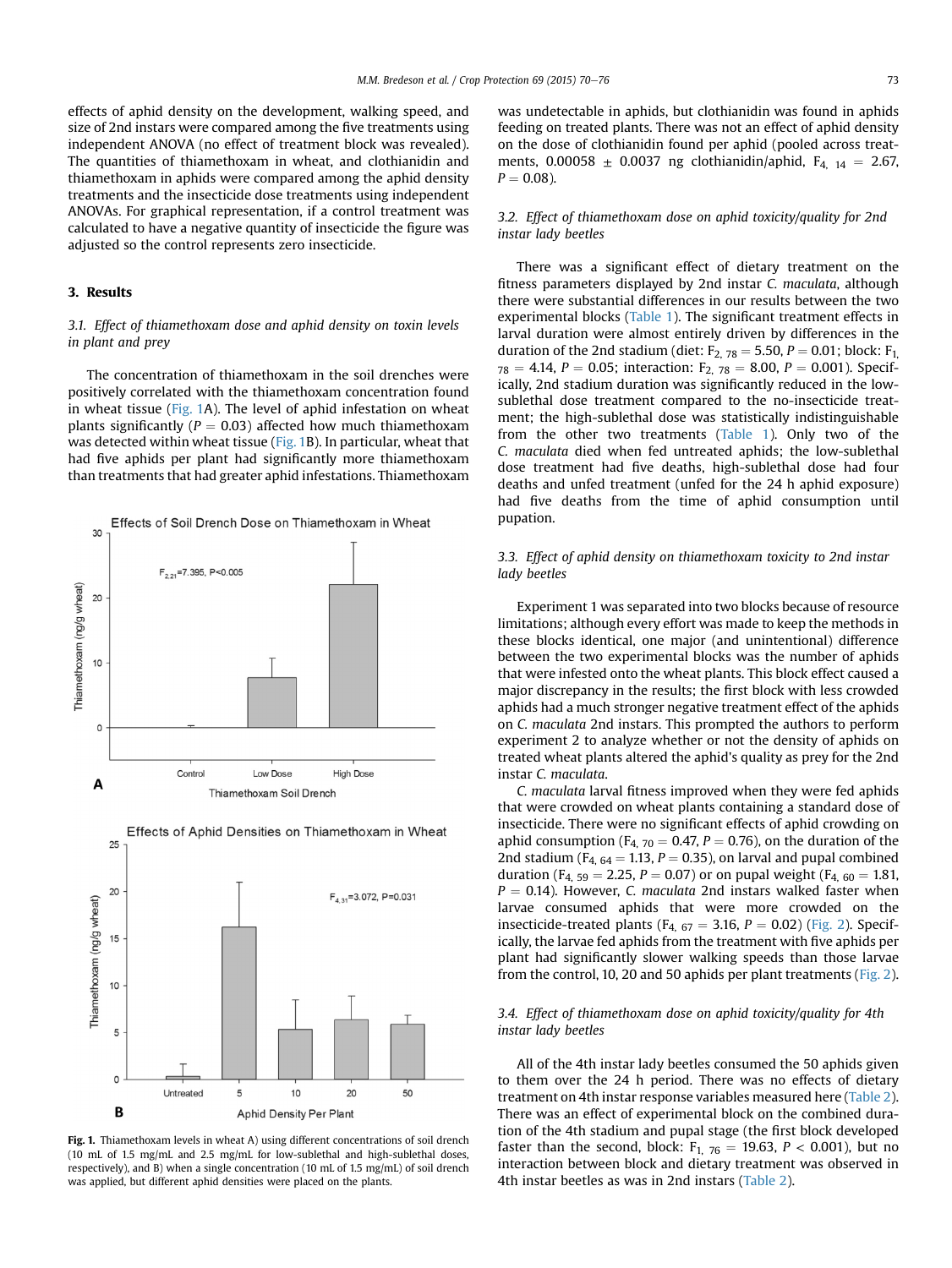#### <span id="page-4-0"></span>Table 1

Responses of 2nd instar Coleomegilla maculata following being fed Rhopalosiphum padi reared on wheat containing different levels of insecticide. Wheat plants fed to the aphids were treated with water (no-insecticide), 1.5 mg/L thiamethoxam (low dose), or 2.5 mg/L thiamethoxam (high dose). Values within columns represent means  $\pm$  SEM (sample size). Within a column, rows followed by different capital letters are significantly different from one another (Fisher's LSD test,  $\alpha = 0.05$ )

| Treatment            | Aphids eaten                                                                                                                                        | Larval duration<br>(2nd-4th stadia; d)                                                                                                          | Pupal weight (mg)                                                                                                                              | Head capsule width<br>$(3rd$ instars; mm $)$                                                                                                      | Walking speed (cm/s)                                                                                                                               |
|----------------------|-----------------------------------------------------------------------------------------------------------------------------------------------------|-------------------------------------------------------------------------------------------------------------------------------------------------|------------------------------------------------------------------------------------------------------------------------------------------------|---------------------------------------------------------------------------------------------------------------------------------------------------|----------------------------------------------------------------------------------------------------------------------------------------------------|
| No insecticide       | $10.30 \pm 0.61$ (27)<br>A                                                                                                                          | $8.57 \pm 0.25(28)$<br>A                                                                                                                        | $14.25 \pm 0.33(28)$                                                                                                                           | $1.38 \pm 0.01$ (28)                                                                                                                              | $0.85 \pm 0.05$ (29)                                                                                                                               |
| Low dose             | $16.15 \pm 0.89(26)$<br>B                                                                                                                           | $7.96 \pm 0.22$ (25)<br>B                                                                                                                       | $14.13 \pm 0.29$ (24)                                                                                                                          | $1.38 \pm 0.02$ (22)                                                                                                                              | $0.86 \pm 0.08$ (28)                                                                                                                               |
| High dose            | $15.31 \pm 1.06(29)$<br>B                                                                                                                           | $8.23 \pm 0.26$ (26)<br>AB                                                                                                                      | $14.13 \pm 0.43$ (26)                                                                                                                          | $1.40 \pm 0.01(25)$                                                                                                                               | $0.98 \pm 0.05$ (29)                                                                                                                               |
| <b>ANOVA</b> results | Diet:<br>$F_{2,76} = 17.40$ ,<br>$P < 0.001$ ;<br>Block:<br>$F_{1.76} = 17.25$ ,<br>$P < 0.001$ ;<br>Interaction: $F_{2.76} = 11.31$ ,<br>P < 0.001 | Diet:<br>$F_{2,73} = 2.89$ ,<br>$P = 0.01$ :<br>Block:<br>$F_{1,73} = 85.64$<br>$P < 0.001$ :<br>Interaction: $F_{2.73} = 0.66$ ,<br>$P = 0.52$ | Diet:<br>$F_{2,72} = 0.02$ ,<br>$P = 0.98$<br>Block:<br>$F_{1.72} = 0.07$ ,<br>$P = 0.80$ :<br>Interaction: $F_{2, 72} = 0.55$ ,<br>$P = 0.58$ | Diet:<br>$F_{2.69} = 1.42$ ,<br>$P = 0.25$ :<br>Block:<br>$F_{1.69} = 13.09$ ,<br>$P = 0.001$ :<br>Interaction: $F_{2.69} = 3.00$ ,<br>$P = 0.06$ | Diet:<br>$F_{2.80} = 2.19$ ,<br>$P = 0.12$ :<br>Block:<br>$F_{1.80} = 16.27$ ,<br>$P < 0.001$ :<br>Interaction: $F_{2.80} = 7.36$ ,<br>$P = 0.001$ |



Fig. 2. The walking speeds of Coleomegilla maculata after they had fed upon aphids that had been reared on plants with a consistent thiamethoxam soil drench concentration (1.5 mg/L) but varying aphid densities.

## 4. Discussion

Our study revealed that herbivore density interacts with systemic neonicotinoid insecticides in ways that may affect higher trophic levels responsible for regulating pest insect populations. Aphids fed wheat treated with sub-lethal doses of thiamethoxam had a measurable adverse, prey-mediated effects on the fitness of young lady beetle larvae, but only when aphids were less crowded on the plants. Aphid density had an effect on the amount of insecticide detectable within the plants as well. Additional tests under field conditions will be necessary to substantiate whether the observed interactions of aphids and thiamethoxam quantity are manifested in the field, and whether observed toxicity to C. maculata will affect their populations or function under realistic conditions.

Younger C. maculata larvae were affected more than older larvae by the aphids fed differing insecticide doses. The 4th instars were resilient to the varying treatments in experiment 1 and there were no negative effects observed in the older C. maculata larvae that consumed aphids from the plants treated with different insecticide doses. For this reason, the 4th instar beetles were not used in experiment 2. Older and larger larvae often are more resilient to insecticide treatments [\(Nauen et al., 2008](#page-6-0)). In contrast to the 4th instars, there were differences between treatments in the life history characteristics of 2nd instar C. maculata. Although not significant, the mortality of 2nd instars in response to insecticide dose suggests that the more concentrated the insecticidal drench, the risk of death increases. The 2nd instars ate significantly fewer untreated aphids than the two treated groups of aphids. This consumption level may have resulted if the affected aphids experienced reduced mobility or lowered defensive capabilities making them easy targets for lady beetles. [Provost et al. \(2006\)](#page-6-0) found that the predatory ladybeetle Harmonia axyridis preferred immobilized prey, even if the prey was of less nutritional quality than active prey. Another possibility is that the aphids on the untreated plants were larger and thus represented a larger meal (although this was not measured in our study), and this difference in prey quality could certainly affect predator consumption rates.

Aphid density had a clear effect on their toxicity or quality for this predator. Walking speeds of beetles decreased as aphid density on wheat plants decreased [\(Table 3](#page-5-0)); beetles that consumed the least crowded aphids were significantly slower than the rest (Fig. 2). Wheat plants with the lowest aphid density had significantly higher levels of thiamethoxam within their tissues compared to wheat plants with higher aphid densities [\(Fig. 1](#page-3-0)B). No clear trends in the content of clothianidin per aphid were evident, suggesting that this least crowded aphid treatment did not give a higher dose to the predators than the others. Thus, we hypothesize that the quality of aphids in the 5-aphid density was lower, but these were not more toxic to the predators. The question of why the wheat plants with low aphid densities had higher concentrations of thiamethoxam than those plants with more severe aphid infestations deserves more attention. Previous research has shown that herbivory of insects on a plant can cause large shifts in metabolic activity of the plant [\(Szczepaniec et al., 2013\)](#page-6-0). For example, Helicoverpa zea feeding on a tomato plant alters the concentrations of compounds related to plant defenses ([Steinbrenner et al., 2011](#page-6-0)). In another case, aphid feeding was shown to alter gene function drastically in a host plant, manipulating the production of mRNA, ultimately leading to changed protein levels and plant metabolism [\(Moran and Thompson, 2001\)](#page-6-0). It might be possible that when aphid density on wheat plants increases, a threshold is reached by which plant metabolism changes and ultimately neonicotinoid concentration is decreased.

In the current study there was clothianidin, but no thiamethoxam, detected within aphids. This finding is consistent with previous work done using High Performance Liquid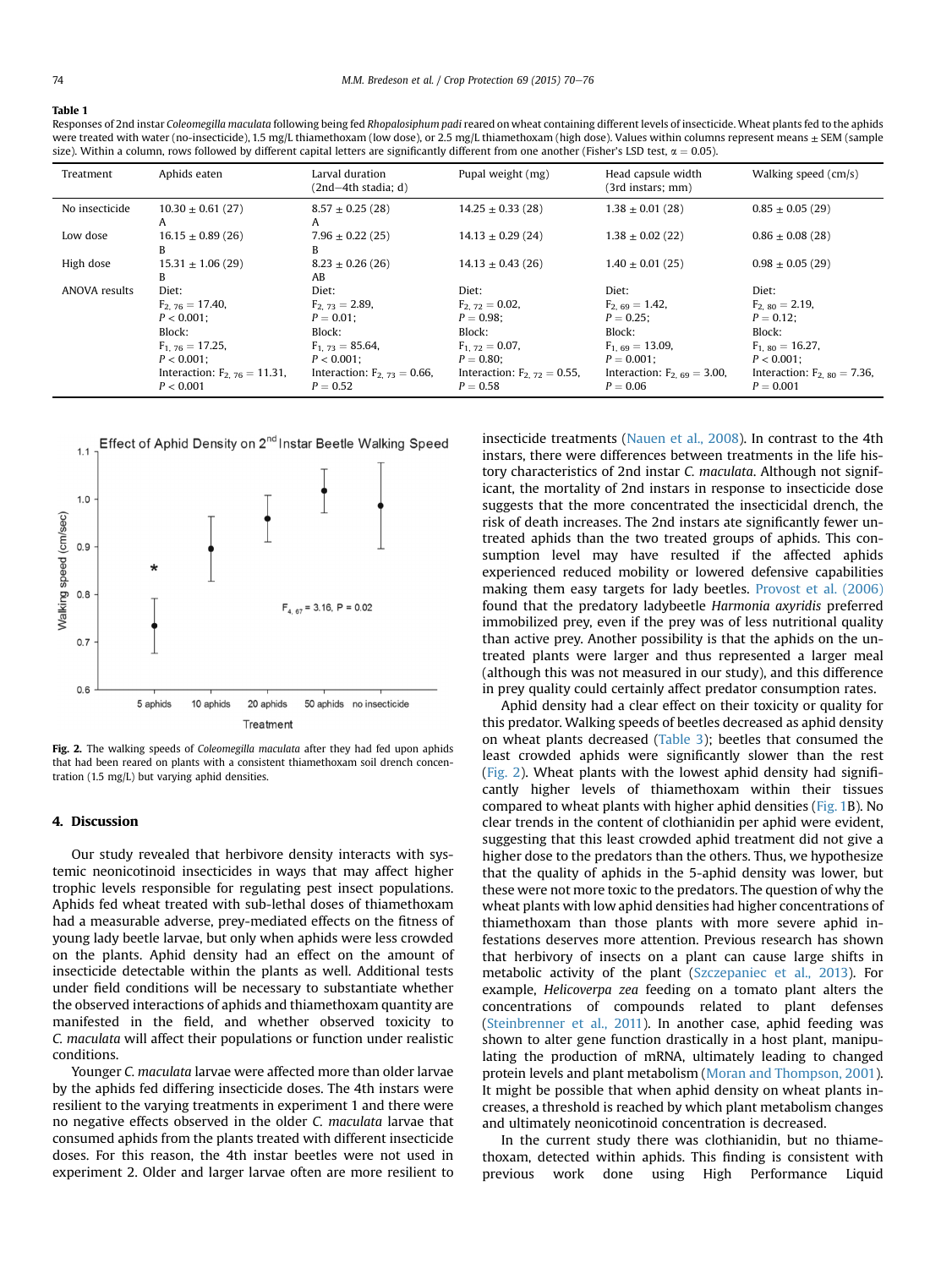#### <span id="page-5-0"></span>Table 2

Responses of 4th instar Coleomegilla maculata following being fed Rhopalosiphum padi (Aphididae) reared on wheat containing different levels of insecticide. Wheat plants fed to the aphids were treated with water (no-insecticide), 1.5 mg/L thiamethoxam (low dose), or 2.5 mg/L thiamethoxam (high dose). Values within columns represent  $means + SEM$  (sample size).

| Treatment                      | Preimaginal development (d)                | Adult dry weight (mg)                      | Walking speed (cm/s)                        | Sex ratio (prop male)  |
|--------------------------------|--------------------------------------------|--------------------------------------------|---------------------------------------------|------------------------|
| No insecticide                 | $7.54 \pm 0.31(28)$                        | $2.56 \pm 0.06(27)$                        | $2.68 \pm 0.11(29)$                         | 0.708(24)              |
| Low dose<br>High dose          | $7.69 \pm 0.19(26)$<br>$7.79 \pm 0.17(28)$ | $2.55 \pm 0.05(26)$<br>$2.45 \pm 0.06(28)$ | $2.68 \pm 0.10(28)$<br>$2.76 \pm 0.08$ (30) | 0.577(26)<br>0.679(28) |
| Statistical comparison (ANOVA) | Diet:<br>$F_{2.76} = 0.33$ ,               | Diet:<br>$F_{2,75} = 1.19$ ,               | Diet:<br>$F_{2.81} = 1.02$ ,                |                        |
|                                | $P = 0.72$ :                               | $P = 0.31$ :                               | $P = 0.37$ :                                |                        |
|                                | Block:<br>$F_{1,76} = 19.63$ ,             | Block:<br>$F_{1, 75} = 0.17$ ,             | Block:<br>$F_{1.81} = 2.20$ ,               |                        |
|                                | $P < 0.001$ :                              | $P = 0.68$ :                               | $P = 0.14$ :                                |                        |
|                                | Interaction:<br>$F_{2,76} = 0.56$ ,        | Interaction:<br>$F_{2,75} = 0.27$ ,        | Interaction:<br>$F_{2.81} = 1.12$ ,         |                        |
|                                | $P = 0.58$                                 | $P = 0.77$                                 | $P = 0.33$                                  |                        |

#### Table 3

Response of 2nd instar Coleomegilla maculata following being fed Rhopalosiphum padi reared on wheat containing a constant concentration (10 mL of 1.5 mg/mL) of a thiamethoxam soil drench, but differing densities of aphids.

| Treatment                                                                                                          | Aphids consumed                                                                                                                                      | 2nd instar duration (days)                                                                                                                         | Larval $+$ pupae duration (days)                                                                                                                    | Pupal weight (mg)                                                                                                                                     | Walking speed (cm/sec)                                                                                                                              |
|--------------------------------------------------------------------------------------------------------------------|------------------------------------------------------------------------------------------------------------------------------------------------------|----------------------------------------------------------------------------------------------------------------------------------------------------|-----------------------------------------------------------------------------------------------------------------------------------------------------|-------------------------------------------------------------------------------------------------------------------------------------------------------|-----------------------------------------------------------------------------------------------------------------------------------------------------|
| 5 aphids<br>10 aphids<br>20 aphids<br>50 aphids<br>20 aphids with no insecticide<br>Statistical comparison (ANOVA) | $18.13 \pm 1.13(15)$<br>$17.53 \pm 0.10(15)$<br>$17.40 \pm 1.25(15)$<br>$16.2 \pm 0.82$ (15)<br>$17.93 \pm 1.28(15)$<br>Diet:<br>$F_{4,70} = 0.47$ , | $1.27 \pm 0.15(15)$<br>$1.20 \pm 0.11(15)$<br>$1.08 \pm 0.08$ (13)<br>$1.00 \pm 0.00$ (13)<br>$1.25 \pm 0.13$ (12)<br>Diet:<br>$F_{4.64} = 1.13$ , | $11.43 \pm 0.27(14)$<br>$10.8 \pm 0.14(15)$<br>$11.36 \pm 0.24(11)$<br>$10.85 \pm 0.15(11)$<br>$11.18 \pm 0.12(11)$<br>Diet:<br>$F_{4,59} = 2.25$ , | $13.86 \pm 0.50$ (14)<br>$14.74 \pm 0.34(15)$<br>$14.55 \pm 0.43(11)$<br>$15.29 \pm 0.40(14)$<br>$13.97 \pm 0.40(11)$<br>Diet:<br>$F_{4.60} = 1.81$ , | $0.73 \pm 0.06$ (14)<br>$0.90 \pm 0.07(15)$<br>$0.96 \pm 0.05$ (15)<br>$1.02 \pm 0.05$ (15)<br>$0.99 \pm 0.05$ (13)<br>Diet:<br>$F_{4.67} = 3.16$ , |
|                                                                                                                    | $P = 0.76$                                                                                                                                           | $P = 0.35$                                                                                                                                         | $P = 0.07$                                                                                                                                          | $P = 0.14$                                                                                                                                            | $P = 0.02$                                                                                                                                          |

Chromatography to observe the metabolic breakdown of thiamethoxam into clothianidin within the tissues of plants ([Nauen et al.,](#page-6-0) [2003\)](#page-6-0) and insects (Benzidane et al., 2010; Nauen et al., 2003). These studies raise a noteworthy issue within toxicological studies; the metabolites of neonicotinoid insecticides can be abundant in agroecosystems and in some cases are more effective at eliciting toxic responses than the active ingredient of the product initially applied. For example, a study comparing thiamethoxam and clothianidin (thiamethoxam's main breakdown metabolite) showed higher toxicity of clothianidin to Periplaneta americana (L.) (Blattodea: Blattidae) (Benzidane et al., 2010). The future of non-target risk assessments and insecticidal fate research must take into consideration the breakdown products of an insecticide and whether or not they pose a risk to beneficial insects.

#### Acknowledgments

The authors would like to thank Janet Fergen, Ryan Schmid, Megan Wentzel and Mallory Wentzel for assistance in the laboratory. Helpful advice was given by Frank Byrne in synthesizing an ELISA protocol. Mention of proprietary products does not constitute endorsement by the USDA.

## References

- [Benzidane, Y., Communal, P.Y., Leduc, L., Thany, S.H., Touinsi, S., Motte, E.,](http://refhub.elsevier.com/S0261-2194(14)00382-2/sref1) [Jadas-H](http://refhub.elsevier.com/S0261-2194(14)00382-2/sref1)e[cart, A., 2010. Effect of thiamethoxam on cockroach locomotor](http://refhub.elsevier.com/S0261-2194(14)00382-2/sref1) [activity is associated with its metabolite clothianidin. Pest Manag. Sci. 66,](http://refhub.elsevier.com/S0261-2194(14)00382-2/sref1) [1351](http://refhub.elsevier.com/S0261-2194(14)00382-2/sref1)-[1359](http://refhub.elsevier.com/S0261-2194(14)00382-2/sref1).
- [Biddinger, D.J., Weber, D.C., Hull, L.A., 2009. Coccinellidae as predators of mites:](http://refhub.elsevier.com/S0261-2194(14)00382-2/sref2) Stethorini [in biological control. Biol. Control 51, 268](http://refhub.elsevier.com/S0261-2194(14)00382-2/sref2)-[283.](http://refhub.elsevier.com/S0261-2194(14)00382-2/sref2)
- [Birch, A.N.E., Hackett, C.A., Gatehouse, A.M.R., Gatehouse, J.A., Geoghegan, I.E.,](http://refhub.elsevier.com/S0261-2194(14)00382-2/sref3) [Majerus, M.E.N., McNicol, J.W., 1999. Tri-trophic interactions involving pest](http://refhub.elsevier.com/S0261-2194(14)00382-2/sref3) [aphids, predatory 2-spot ladybirds and transgenic potatoes expressing snow](http://refhub.elsevier.com/S0261-2194(14)00382-2/sref3)[drop lectin for aphid resistance. Mol. Breed. New Strateg. Plant Improv. 5,](http://refhub.elsevier.com/S0261-2194(14)00382-2/sref3)  $75 - 83.$  $75 - 83.$  $75 - 83.$
- [Byrne, F.J., Toscano, N.C., Urena, A.A., Morse, J.G., 2005. Quanti](http://refhub.elsevier.com/S0261-2194(14)00382-2/sref4)fication of imida[cloprid toxicity to avocado thrips,](http://refhub.elsevier.com/S0261-2194(14)00382-2/sref4) Scirtothrips perseae Nakahara (Thysanoptera: [Thripidae\), using a combined bioassay and ELISA approach. Pest Manag. Sci. 61,](http://refhub.elsevier.com/S0261-2194(14)00382-2/sref4)  $754 - 758$  $754 - 758$
- [Cowles, R.S., Montgomery, M.E., Cheah, C.A.S.J., 2006. Activity and residues of](http://refhub.elsevier.com/S0261-2194(14)00382-2/sref5) [imidacloprid applied to soil and tree trunks to control hemlock woolly Adelgid](http://refhub.elsevier.com/S0261-2194(14)00382-2/sref5) [\(Hemiptera: Adelgidae\) in forests. J. Econ. Entomol. 99, 1258](http://refhub.elsevier.com/S0261-2194(14)00382-2/sref5)-[1267.](http://refhub.elsevier.com/S0261-2194(14)00382-2/sref5)
- [Cresswell, J., 2011. A meta-analysis of experiments testing the effects of a neon](http://refhub.elsevier.com/S0261-2194(14)00382-2/sref6)[icotinoid insecticide \(imidacloprid\) on honey bees. Ecotoxicology 20,](http://refhub.elsevier.com/S0261-2194(14)00382-2/sref6)  $149 - 157.$  $149 - 157.$  $149 - 157.$
- [Daniels, M., Bale, J.S., Newbury, H.J., Lind, R.J., Pritchard, J., 2009. A sublethal dose of](http://refhub.elsevier.com/S0261-2194(14)00382-2/sref7) [thiamethoxam causes a reduction in xylem feeding by the bird cherry-oat aphid](http://refhub.elsevier.com/S0261-2194(14)00382-2/sref7) (Rhopalosiphum padi[\), which is associated with dehydration and reduced per](http://refhub.elsevier.com/S0261-2194(14)00382-2/sref7)[formance. J. Insect Physiol. 55, 758](http://refhub.elsevier.com/S0261-2194(14)00382-2/sref7)-[765.](http://refhub.elsevier.com/S0261-2194(14)00382-2/sref7)
- [Dively, G.P., Kamel, A., 2012. Insecticide residues in pollen and nectar of a cucurbit](http://refhub.elsevier.com/S0261-2194(14)00382-2/sref8) [crop and their potential exposure to pollinators. J. Agric. Food Chem. 60,](http://refhub.elsevier.com/S0261-2194(14)00382-2/sref8) [4449](http://refhub.elsevier.com/S0261-2194(14)00382-2/sref8)-[4456](http://refhub.elsevier.com/S0261-2194(14)00382-2/sref8).
- [Dryden, M.W., Payne, P.A., Vicki, S., Riggs, B., Davenport, J., Kobuszewski, D., 2011.](http://refhub.elsevier.com/S0261-2194(14)00382-2/sref9) Effi[cacy of dinotefuran](http://refhub.elsevier.com/S0261-2194(14)00382-2/sref9)-[pyriproxyfen, dinotefuran](http://refhub.elsevier.com/S0261-2194(14)00382-2/sref9)-[pyriproxyfen](http://refhub.elsevier.com/S0261-2194(14)00382-2/sref9)-[permethrin](http://refhub.elsevier.com/S0261-2194(14)00382-2/sref9) and fi[pronil](http://refhub.elsevier.com/S0261-2194(14)00382-2/sref9)-[\(S\)-methoprene topical spot-on formulations to control](http://refhub.elsevier.com/S0261-2194(14)00382-2/sref9) flea [populations in naturally infested pets and private residences in Tampa, FL. Vet.](http://refhub.elsevier.com/S0261-2194(14)00382-2/sref9) [Parasitol. 182, 281](http://refhub.elsevier.com/S0261-2194(14)00382-2/sref9)-[286.](http://refhub.elsevier.com/S0261-2194(14)00382-2/sref9)
- [Dutton, A., Klein, H., Romeis, J., Bigler, F., 2002. Uptake of Bt-toxin by herbivores](http://refhub.elsevier.com/S0261-2194(14)00382-2/sref10) [feeding on transgenic maize and consequences for the predator](http://refhub.elsevier.com/S0261-2194(14)00382-2/sref10) Chrysoperla carnea[. Ecol. Entomol. 27, 441](http://refhub.elsevier.com/S0261-2194(14)00382-2/sref10)-[447.](http://refhub.elsevier.com/S0261-2194(14)00382-2/sref10)
- [Elliott, N., Kieckhefer, R., Lee, J.-H., French, B., 1999. In](http://refhub.elsevier.com/S0261-2194(14)00382-2/sref11)fluence of within-field and [landscape factors on aphid predator populations in wheat. Landsc. Ecol. 14,](http://refhub.elsevier.com/S0261-2194(14)00382-2/sref11)  $239 - 252$  $239 - 252$  $239 - 252$ .
- [Fischer, J., Müller, T., Spatz, A.-K., Greggers, U., Grünewald, B., Menzel, R., 2014.](http://refhub.elsevier.com/S0261-2194(14)00382-2/sref12) Neonicotinoids interfere with specifi[c components of navigation in honeybees.](http://refhub.elsevier.com/S0261-2194(14)00382-2/sref12) [PLos One 9, e91364](http://refhub.elsevier.com/S0261-2194(14)00382-2/sref12).
- [Girolami, V., Mazzon, L., Squartini, A., Mori, N., Marzaro, M., Bernardo, A.D.,](http://refhub.elsevier.com/S0261-2194(14)00382-2/sref13) [Greatti, M., Giorio, C., Tapparo, A., 2009. Translocation of neonicotinoid in](http://refhub.elsevier.com/S0261-2194(14)00382-2/sref13)[secticides from coated seeds to seedling guttation drops: a novel way of](http://refhub.elsevier.com/S0261-2194(14)00382-2/sref13) [intoxication for bees. J. Econ. Entomol. 102, 1808](http://refhub.elsevier.com/S0261-2194(14)00382-2/sref13)-[1815.](http://refhub.elsevier.com/S0261-2194(14)00382-2/sref13)
- [Gray, S.M., Bergstrom, G.C., Vaughan, R., Smith, D.M., Kalb, D.W., 1996. Insecticidal](http://refhub.elsevier.com/S0261-2194(14)00382-2/sref14) [control of cereal aphids and its impact on the epidemiology of the barley yellow](http://refhub.elsevier.com/S0261-2194(14)00382-2/sref14) [dwarf luteoviruses. Crop Prot. 15, 687](http://refhub.elsevier.com/S0261-2194(14)00382-2/sref14)-[697.](http://refhub.elsevier.com/S0261-2194(14)00382-2/sref14)
- [Grewal, P.S., Shetlar, D.J., Power, K.T., 2001. Neonicotinoid insecticides alter diapause](http://refhub.elsevier.com/S0261-2194(14)00382-2/sref15) [behavior and survival of overwintering white grubs \(Coleoptera: Scarabaeidae\).](http://refhub.elsevier.com/S0261-2194(14)00382-2/sref15) [Pest Manag. Sci. 57, 852](http://refhub.elsevier.com/S0261-2194(14)00382-2/sref15)-[857.](http://refhub.elsevier.com/S0261-2194(14)00382-2/sref15)
- [Iwasa, T., Motoyama, N., Ambrose, J.T., Roe, R.M., 2004. Mechanism for the differ](http://refhub.elsevier.com/S0261-2194(14)00382-2/sref16)[ential toxicity of neonicotinoid insecticides in the honey bee,](http://refhub.elsevier.com/S0261-2194(14)00382-2/sref16) Apis mellifera. [Crop Prot. 23, 371](http://refhub.elsevier.com/S0261-2194(14)00382-2/sref16)–[378](http://refhub.elsevier.com/S0261-2194(14)00382-2/sref16).